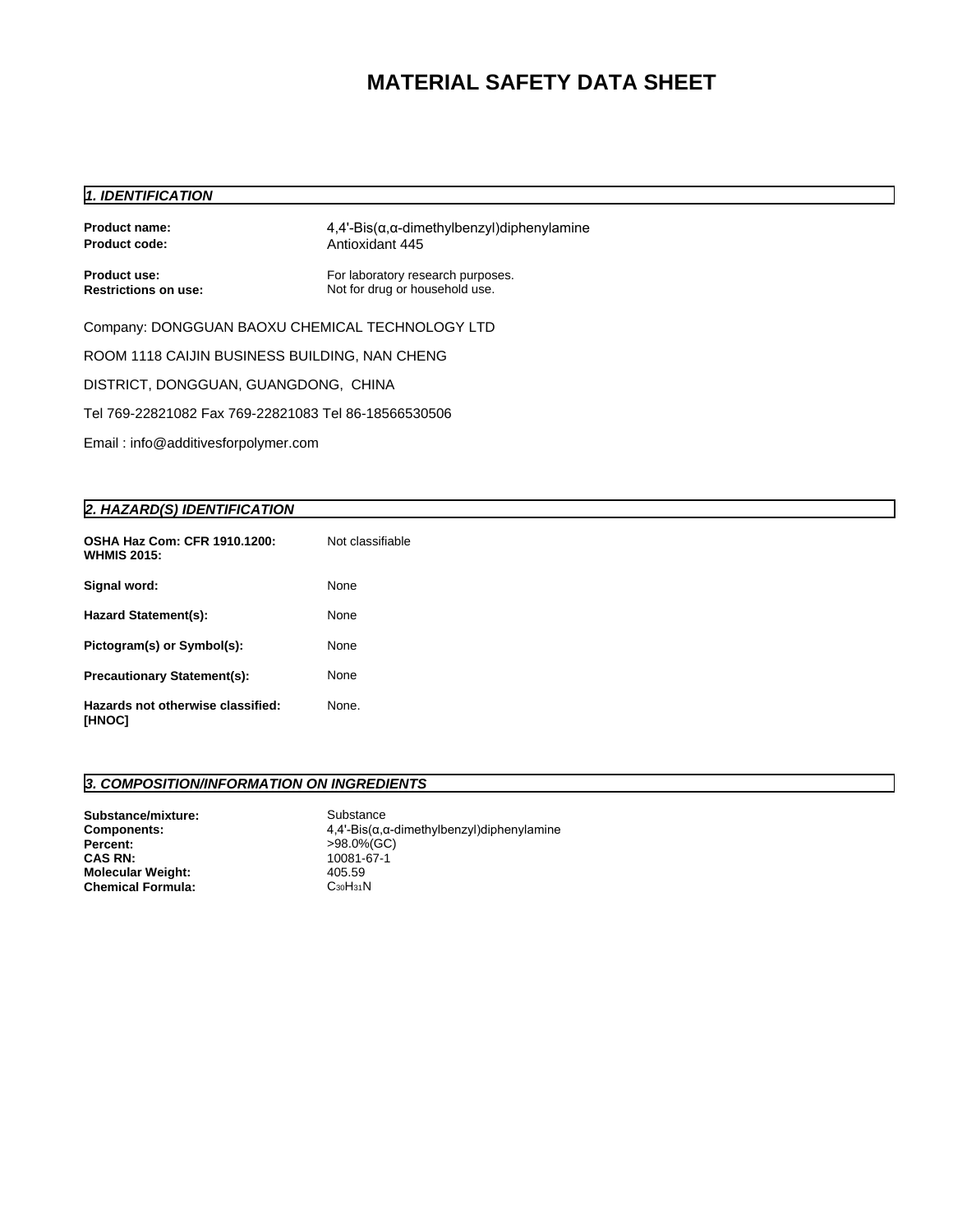#### *4. FIRST-AID MEASURES*

| Description of first aid measures                                                                            |                                                                                                                                                                                   |  |  |  |
|--------------------------------------------------------------------------------------------------------------|-----------------------------------------------------------------------------------------------------------------------------------------------------------------------------------|--|--|--|
| Inhalation:                                                                                                  | Remove victim to fresh air and keep at rest in a position comfortable for breathing. Get medical<br>advice/attention if you feel unwell.                                          |  |  |  |
| <b>Skin contact:</b>                                                                                         | Remove/Take off immediately all contaminated clothing. Rinse skin with water/shower. If skin irritation<br>or rash occurs: Get medical advice/attention.                          |  |  |  |
| Eye contact:                                                                                                 | Rinse cautiously with water for several minutes. Remove contact lenses, if present and easy to do.<br>Continue rinsing. If eye irritation persists: Get medical advice/attention. |  |  |  |
| Get medical advice/attention if you feel unwell. Rinse mouth.<br>Ingestion:                                  |                                                                                                                                                                                   |  |  |  |
| Symptoms/effects:                                                                                            |                                                                                                                                                                                   |  |  |  |
| Acute:                                                                                                       | No data available                                                                                                                                                                 |  |  |  |
| No data available<br>Delayed:                                                                                |                                                                                                                                                                                   |  |  |  |
| Indication of any immediate medical attention:<br>Not available.<br>Notes to physician:<br>No data available |                                                                                                                                                                                   |  |  |  |
| 5. FIRE-FIGHTING MEASURES                                                                                    |                                                                                                                                                                                   |  |  |  |
| Suitable extinguishing media:                                                                                | Dry chemical, foam, water spray, carbon dioxide.                                                                                                                                  |  |  |  |
| Specific hazards arising from the<br>chemical:                                                               | Take care as it may decompose upon combustion or in high temperatures to generate poisonous fume.                                                                                 |  |  |  |
| These products include: Carbon oxides Nitrogen oxides<br>Hazardous combustion products:                      |                                                                                                                                                                                   |  |  |  |

**Other specific hazards:** Closed containers may explode from heat of a fire.

Advice for firefighters: Wear self-contained breathing apparatus if possible.

## *6. ACCIDENTAL RELEASE MEASURES*

| Personal precautions, protective<br>equipment and emergency procedures:<br><b>Environmental precautions:</b><br>Methods and materials for containment<br>and cleaning up: | Use personal protective equipment. Keep people away from and upwind of spill/leak. Entry to<br>non-involved personnel should be controlled around the leakage area by roping off, etc.<br>Prevent product from entering drains.<br>Sweep dust to collect it into an airtight container, taking care not to disperse it. Adhered or collected<br>material should be promptly disposed of, in accordance with appropriate laws and regulations. |  |  |
|---------------------------------------------------------------------------------------------------------------------------------------------------------------------------|-----------------------------------------------------------------------------------------------------------------------------------------------------------------------------------------------------------------------------------------------------------------------------------------------------------------------------------------------------------------------------------------------------------------------------------------------|--|--|
| 7. HANDLING AND STORAGE                                                                                                                                                   |                                                                                                                                                                                                                                                                                                                                                                                                                                               |  |  |
| Precautions for safe handling:                                                                                                                                            | Handling is performed in a well ventilated place. Wear suitable protective equipment. Prevent<br>dispersion of dust. Wash hands and face thoroughly after handling.<br>Use a local exhaust if dust or aerosol will be generated.<br>Avoid contact with skin, eyes and clothing.                                                                                                                                                               |  |  |
| Conditions for safe storage, including any incompatibilities                                                                                                              |                                                                                                                                                                                                                                                                                                                                                                                                                                               |  |  |
| <b>Storage conditions:</b>                                                                                                                                                | Keep container tightly closed. Store in a cool and dark place.<br>Store away from incompatible materials such as oxidizing agents.                                                                                                                                                                                                                                                                                                            |  |  |
| Comply with laws.<br>Packaging material:                                                                                                                                  |                                                                                                                                                                                                                                                                                                                                                                                                                                               |  |  |
| 8. EXPOSURE CONTROLS / PERSONAL PROTECTION                                                                                                                                |                                                                                                                                                                                                                                                                                                                                                                                                                                               |  |  |

| Follow safe industrial engineering/laboratory practices when handling any chemical. Install a closed<br>Appropriate engineering controls:<br>system or local exhaust as possible so that workers should not be exposed directly. Also install safety<br>shower and eye bath. |                                                                   |
|------------------------------------------------------------------------------------------------------------------------------------------------------------------------------------------------------------------------------------------------------------------------------|-------------------------------------------------------------------|
| Personal protective equipment                                                                                                                                                                                                                                                |                                                                   |
| <b>Respiratory protection:</b>                                                                                                                                                                                                                                               | Dust respirator. Follow local and national regulations.           |
| Hand protection:                                                                                                                                                                                                                                                             | Protective gloves.                                                |
| Eye protection:                                                                                                                                                                                                                                                              | Safety glasses. A face-shield, if the situation requires.         |
| Skin and body protection:                                                                                                                                                                                                                                                    | Protective clothing. Protective boots, if the situation requires. |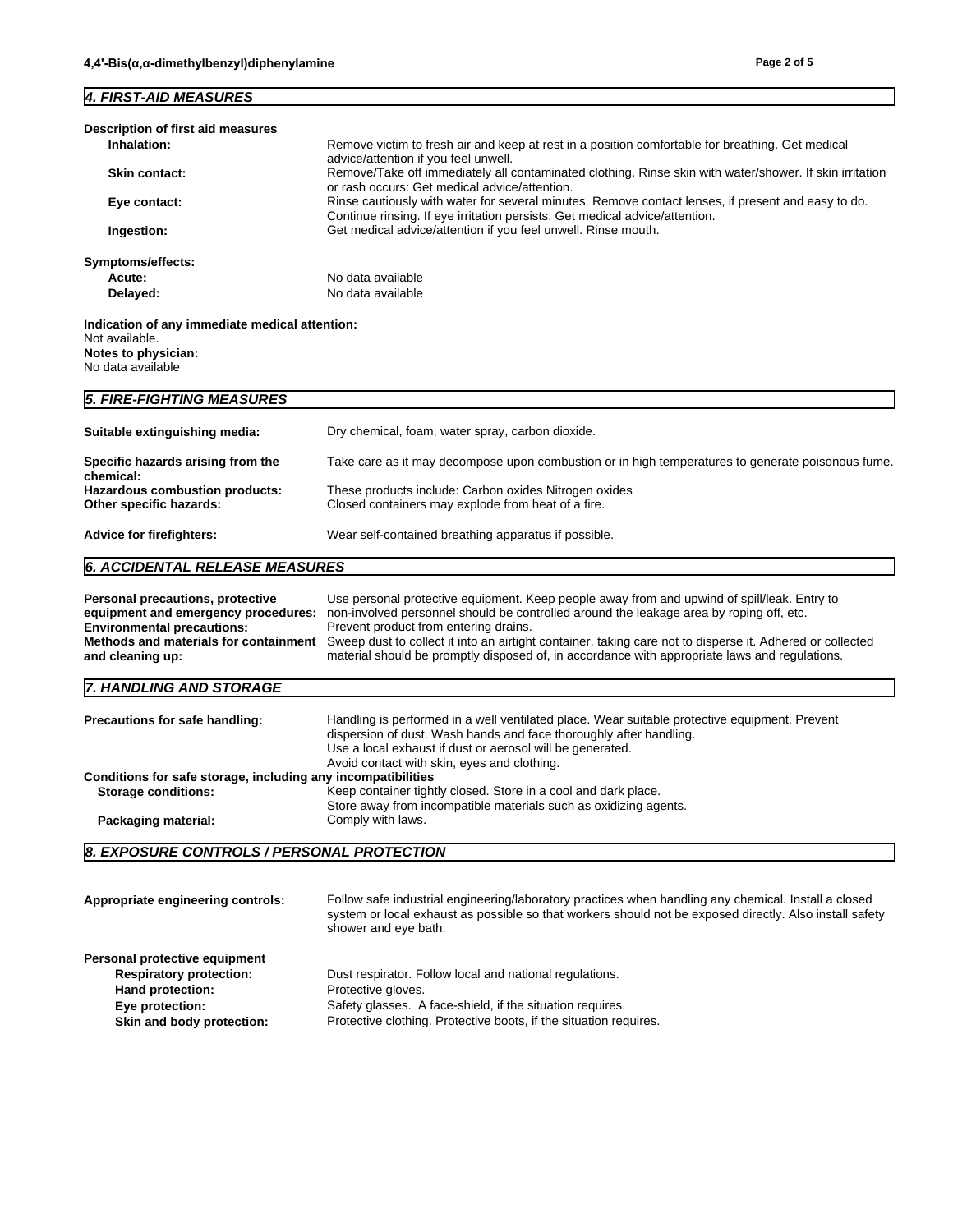#### *9. PHYSICAL AND CHEMICAL PROPERTIES*

| Physical state (20°C):<br>Form:<br>Colour:<br>Odour:<br>Odor threshold:<br><b>Odour threshold:</b>                                                         | Solid<br>Crystal - Powder<br>White - Very pale yellow<br>Slight Characteristic<br>No data available<br>No data available |                                                                                                          |                                                                                                        |
|------------------------------------------------------------------------------------------------------------------------------------------------------------|--------------------------------------------------------------------------------------------------------------------------|----------------------------------------------------------------------------------------------------------|--------------------------------------------------------------------------------------------------------|
| Melting point/freezing point:<br>Boiling point/range:<br><b>Decomposition temperature:</b><br><b>Relative density:</b><br>Kinematic viscosity:<br>Log Pow: | 100°C (212°F)<br>No data available<br>No data available<br>No data available<br>No data available<br>No data available   | pH:<br>Vapour pressure:<br>Vapour density:<br><b>Dynamic Viscosity:</b><br><b>Evaporation rate(Butyl</b> | No data available<br>No data available.<br>No data available<br>No data available<br>No data available |
| Flash point:<br>Flammability(solid, gas):                                                                                                                  | No data available<br>No data available                                                                                   | Acetate=1):<br><b>Autoignition temperature:</b><br><b>Flammability or explosive limits:</b><br>Lower:    | No data available<br>No data available                                                                 |
| Solubility(ies):<br>[Water]<br>[Other solvents]<br>Soluble:<br>Very slightly soluble:                                                                      | Very slightly soluble<br>Benzene, Acetone, Toluene, Acetonitrile<br>Methanol, Hexane                                     | Upper:                                                                                                   | No data available                                                                                      |
| 10. STABILITY AND REACTIVITY                                                                                                                               |                                                                                                                          |                                                                                                          |                                                                                                        |
| <b>Reactivity:</b><br>ويمطلط والملحا والمحاجمة والمراجح                                                                                                    | No data available<br>Otalela una dan music su sanaditi sua                                                               |                                                                                                          |                                                                                                        |

**Chemical stability: Chemical stability:** Stable under proper conditions.<br>**Possibility of hazardous reactions:** No special reactivity has been re No special reactivity has been reported.<br>Oxidizing agents **Incompatible materials:**<br>Hazardous decomposition products: Carbon dioxide, Carbon monoxide, Nitrogen oxides (NOx)

*11. TOXICOLOGICAL INFORMATION*

**Acute Toxicity:** No data available

**Skin corrosion/irritation:** No data available

**Serious eye damage/irritation:** No data available

**Respiratory or skin sensitization:** No data available

**Germ cell mutagenicity:** No data available

**Carcinogenicity:** No data available

**IARC:** No data available **NTP:** No data available **OSHA:** No data available

**Reproductive toxicity:** No data available

Target organ(s): No data available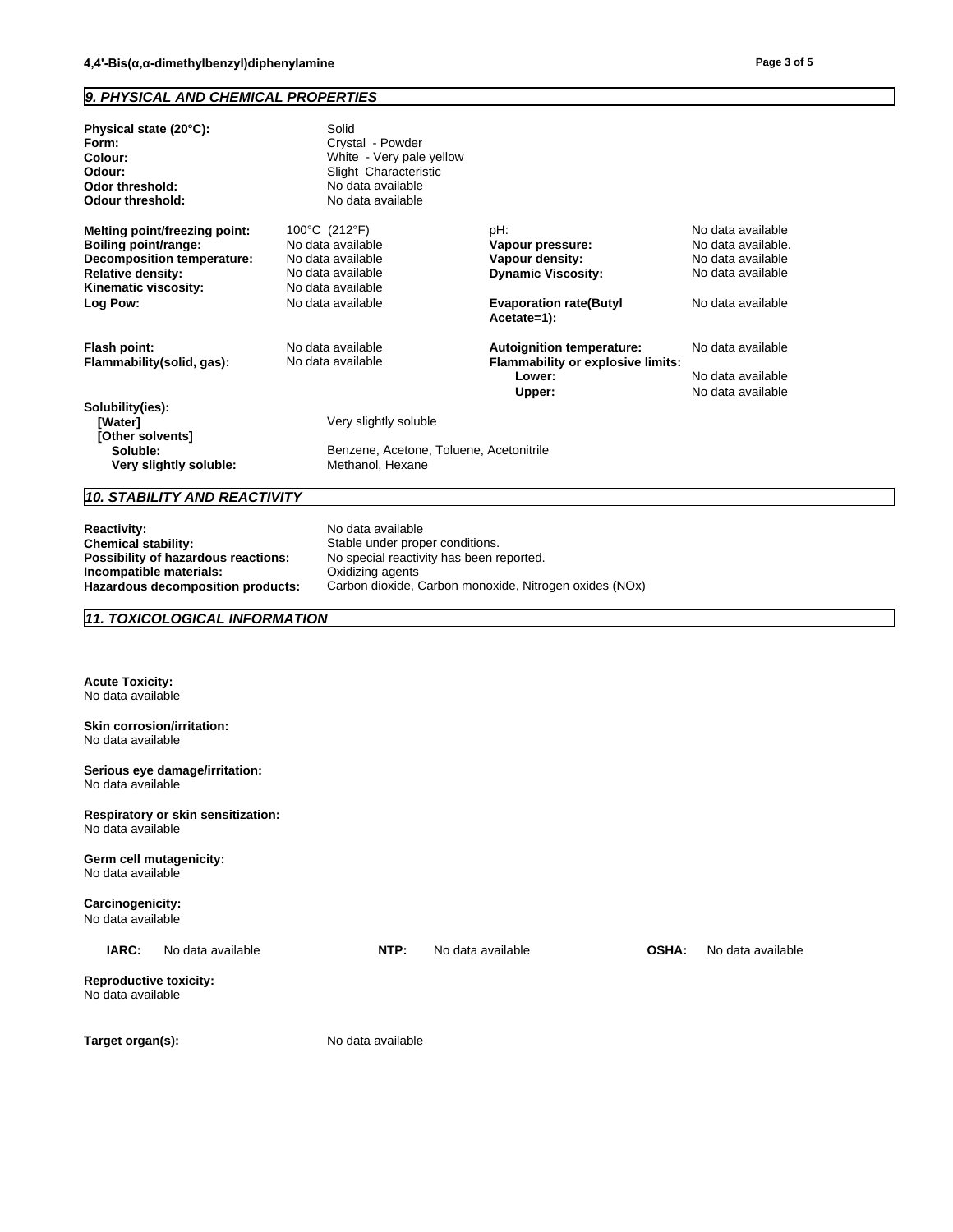#### *12. ECOLOGICAL INFORMATION*

| Ecotoxicity:<br>Fish:<br>Crustacea:<br>Algae:                                                     | 48h LC50:>500 mg/L (Oryzias latipes)<br>No data available<br>No data available                                                                                                                                                                                                                                                                                                                                                                                                                                                                                                                                                                                                                            |
|---------------------------------------------------------------------------------------------------|-----------------------------------------------------------------------------------------------------------------------------------------------------------------------------------------------------------------------------------------------------------------------------------------------------------------------------------------------------------------------------------------------------------------------------------------------------------------------------------------------------------------------------------------------------------------------------------------------------------------------------------------------------------------------------------------------------------|
| Persistence / degradability:<br><b>Bioaccumulative potential(BCF):</b><br><b>Mobility in soil</b> | 0 % (by BOD), 1 % (by HPLC)<br>12 - 57 (conc. 100 ug/L), 53 - 124 (conc. 10 ug/L)                                                                                                                                                                                                                                                                                                                                                                                                                                                                                                                                                                                                                         |
| Log Pow:                                                                                          | No data available                                                                                                                                                                                                                                                                                                                                                                                                                                                                                                                                                                                                                                                                                         |
| Soil adsorption (Koc):                                                                            | No data available                                                                                                                                                                                                                                                                                                                                                                                                                                                                                                                                                                                                                                                                                         |
| Henry's Law (PaM 3/mol):                                                                          | No data available                                                                                                                                                                                                                                                                                                                                                                                                                                                                                                                                                                                                                                                                                         |
| 13. DISPOSAL CONSIDERATIONS<br><b>Disposal of product:</b>                                        | Recycle to process if possible. It is the generator's responsibility to comply with Federal, State and<br>Local rules and regulations. You may be able to dissolve or mix material with a combustible solvent<br>and burn in a chemical incinerator equipped with an afterburner and scrubber system. This section is<br>intended to provide assistance but does not replace these laws, nor does compliance in accordance<br>with this section ensure regulatory compliance according to the law. US EPA guidelines for<br>Identification and Listing of Hazardous Waste are listed in 40 CFR Parts 261. The product should not<br>be allowed to enter the environment, drains, water ways, or the soil. |
| Disposal of container:                                                                            | Dispose of as unused product.                                                                                                                                                                                                                                                                                                                                                                                                                                                                                                                                                                                                                                                                             |
| Other considerations:                                                                             | Observe all federal, state and local regulations when disposing of the substance.                                                                                                                                                                                                                                                                                                                                                                                                                                                                                                                                                                                                                         |
| 14. TRANSPORT INFORMATION                                                                         |                                                                                                                                                                                                                                                                                                                                                                                                                                                                                                                                                                                                                                                                                                           |
| DOT (US)                                                                                          | Non-hazardous for transportation.                                                                                                                                                                                                                                                                                                                                                                                                                                                                                                                                                                                                                                                                         |
| <b>IATA</b>                                                                                       | Non-hazardous for transportation.                                                                                                                                                                                                                                                                                                                                                                                                                                                                                                                                                                                                                                                                         |

#### *15. REGULATORY INFORMATION*

#### **Toxic Substance Control Act (TSCA 8b.):**

This product is ON the EPA Toxic Substances Control Act (TSCA) inventory.

**IMDG IMDG IMDG** 

| <b>US Federal Regulations</b>     |   |                                                            |                             |   |  |
|-----------------------------------|---|------------------------------------------------------------|-----------------------------|---|--|
|                                   |   | <b>CERCLA Hazardous substance and Reportable Quantity:</b> |                             |   |  |
| <b>SARA 313:</b>                  |   | Not Listed                                                 |                             |   |  |
| <b>SARA 302:</b>                  |   | <b>Not Listed</b>                                          |                             |   |  |
| <b>State Regulations</b>          |   |                                                            |                             |   |  |
| <b>State Right-to-Know</b>        |   |                                                            |                             |   |  |
| <b>Massachusetts</b>              |   | Not Listed                                                 |                             |   |  |
| <b>New Jersey</b>                 |   | Not Listed                                                 |                             |   |  |
| Pennsylvania                      |   | Not Listed                                                 |                             |   |  |
| <b>California Proposition 65:</b> |   | Not Listed                                                 |                             |   |  |
| <b>Other Information</b>          |   |                                                            |                             |   |  |
| <b>NFPA Rating:</b>               |   |                                                            | <b>HMIS Classification:</b> |   |  |
| Health:                           | 0 |                                                            | Health:                     | 0 |  |
| Flammability:                     | 1 |                                                            | Flammability:               |   |  |
| Instability:                      | 0 |                                                            | Physical:                   | 0 |  |
| International Inventories         |   |                                                            |                             |   |  |
| Canada: DSL                       |   | On DSL                                                     |                             |   |  |
| EC-No:                            |   | 233-215-5                                                  |                             |   |  |